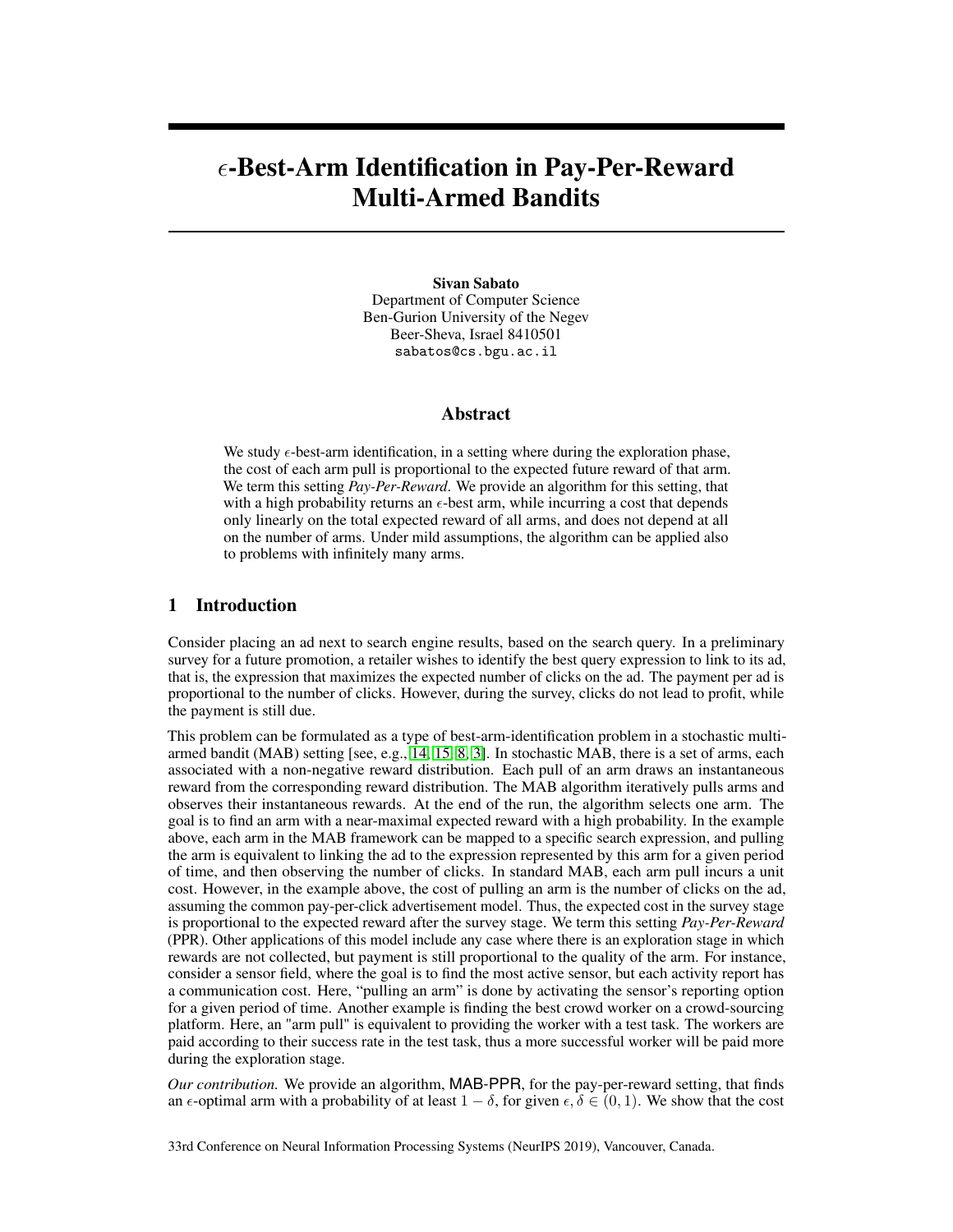incurred by MAB-PPR has no dependence on the number of arms, and only a linear dependence on the total expected reward of all arms. Our results generalize beyond bounded reward distributions, and support some heavy-tailed distributions with bounded second moments. Under mild assumptions, the algorithm can be applied also to problems with infinitely many arms.

Since the cost of MAB-PPR is independent of the number of arms, it is especially useful when the number of arms is potentially very large, while the total expected reward is bounded. For instance, in the ad-placement example, the number of arms is proportional to the number of admissible search expressions, which can be practically unbounded, but only a small number of those are expected to have large click rates when linked to a specific ad. Other applications in which the number of arms can be very large include, for instance, recommender systems [\[32\]](#page-10-0), content personalization [\[24\]](#page-9-2) and web-content optimization [\[1\]](#page-8-2).

For the standard setting, in which each arm pull has a unit cost, [\[14\]](#page-9-0) provided an  $\epsilon$ -best-arm identification algorithm with a sample complexity that depends linearly on the number of arms, using an algorithm that they term the median-elimination algorithm. This algorithm halves the number of candidate arms in each round based on their empirical mean rewards. Instead, in our setting, one should try to halve the total expected reward of the arms that remain in each round. This requires a new estimation scheme. Another challenge in the PPR setting is that due to the potentially unbounded number of arms, sums of instantaneous rewards of sets of arms do not have a bounded support, even if single-arm rewards are bounded. Moreover, in some settings one might prefer to simultaneously pull an entire set of arms from the joint distribution of rewards of all arms. Thus, standard assumptions on independence between arms do not necessarily hold.

MAB-PPR addresses these challenges using a two-step estimation procedure in each round, combined with heavy-tailed mean estimation. This guarantees success even under some dependence between arms. Support for some unbounded reward distributions of single arms is easily obtained within this framework, by using heavy-tailed mean estimation for the expected rewards of single arms as well. Our analysis shows that the PPR setting can be successfully handled in a wide range of regimes.

Paper structure After discussing related work, we present the setting and preliminaries in Section [2.](#page-1-0) The main result is stated in Section [3.](#page-2-0) The MAB-PPR algorithm is listed and described in Section [4.](#page-3-0) We prove the main result in Section [5,](#page-4-0) and conclude in Section [6.](#page-8-3)

## 1.1 Related work

[\[14\]](#page-9-0) formulated the stochastic MAB  $\epsilon$ -best-arm identification problem (also termed the PAC setting) for bounded rewards. They showed that the number of pulls can be linear in the number of arms, without logarithmic factors that would be necessary in a naive algorithm that pulls all arms the same number of times. Closely matching lower bounds for this setting were given in [\[22\]](#page-9-3). Instance-specific bounds in this setting were studied in [\[19,](#page-9-4) [17,](#page-9-5) [12\]](#page-8-4). A fixed-budget variant was studied in [\[8,](#page-8-0) [3,](#page-8-1) [10\]](#page-8-5).

The works above assume the standard cost model for MAB, in which each arm pull costs one unit. A different cost model has been studied in the setting of budgeted MAB [\[25,](#page-9-6) [26,](#page-9-7) [13,](#page-9-8) [27,](#page-9-9) [29,](#page-9-10) [20\]](#page-9-11). Here, arms are associated with a random or deterministic cost, in addition to a reward distribution, and the goal is to maximize the cumulative reward within total cost constraints. [\[30\]](#page-9-12) studied a best-arm variant of this problem. MAB with infinitely many arms, also termed many-armed bandits, has been studied in the unit-cost model both for the cumulative regret setting [\[5,](#page-8-6) [6,](#page-8-7) [28,](#page-9-13) [20\]](#page-9-11) and for exploration settings [\[11,](#page-8-8) [4\]](#page-8-9). [\[20\]](#page-9-11) study infinitely-many arms in the budgeted MAB setting.

A useful tool for mean estimation for heavy-tailed random variables is median-of-means estimation [\[2\]](#page-8-10). This tool has been recently used in various contexts in machine learning [e.g., [23,](#page-9-14) [7,](#page-8-11) [16,](#page-9-15) [21,](#page-9-16) [18\]](#page-9-17). MAB with heavy-tailed rewards under the standard unit-cost model was studied in the regret setting [\[9\]](#page-8-12) and for pure exploration with unbounded rewards [\[31\]](#page-10-1).

# <span id="page-1-0"></span>2 Setting and Preliminaries

For an integer i, denote  $[i] := \{1, \ldots, i\}$ . Let K be the total number of available arms, and denote the set of available arms by  $[K]$ .<sup>[1](#page-1-1)</sup> Let  $X_1, \ldots, X_K$  be the random variables associated with the reward

<span id="page-1-1"></span><sup>&</sup>lt;sup>1</sup>We discuss in Section [4](#page-3-0) how to use MAB-PPR when the set of available arms is infinite or unknown.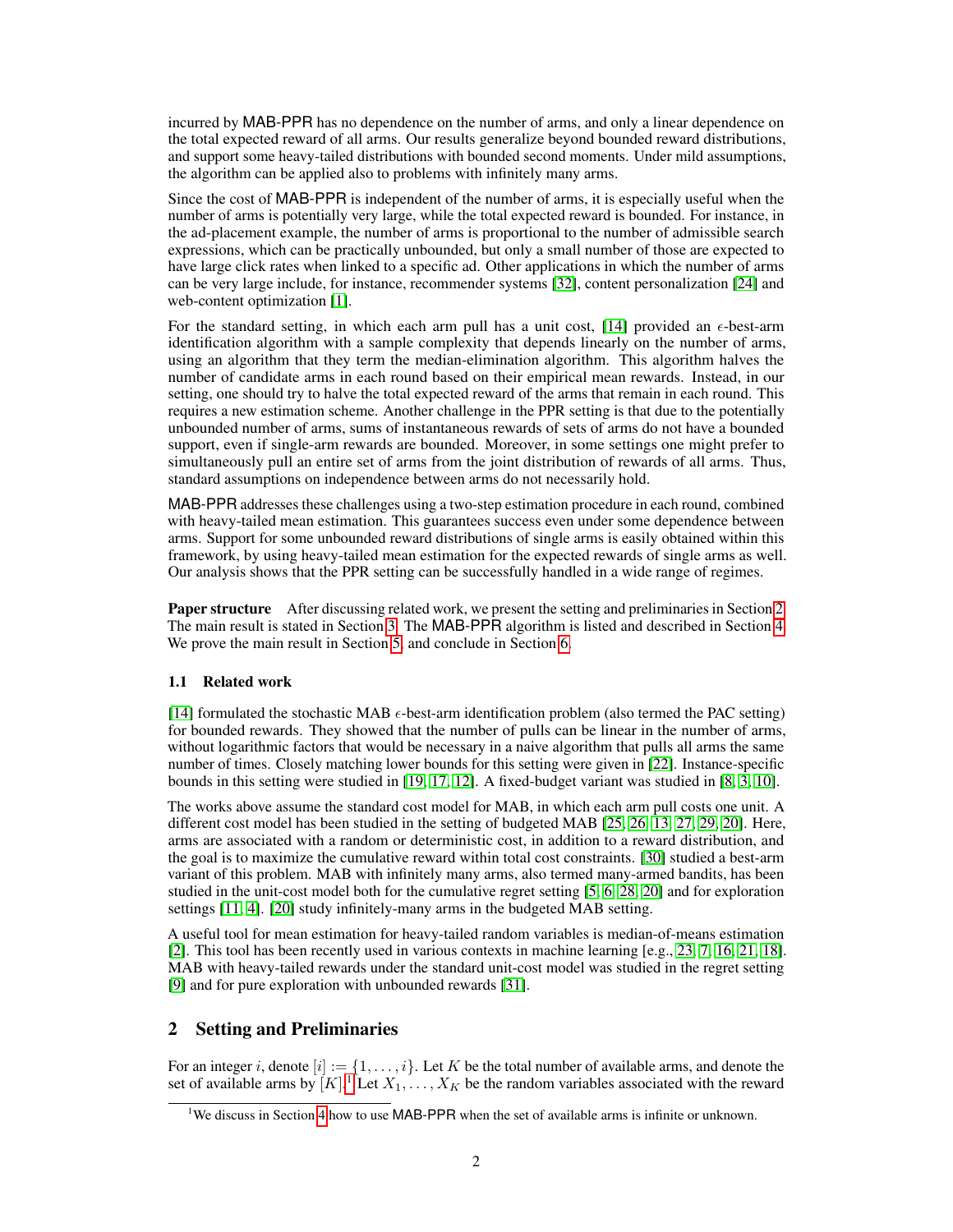distributions of the corresponding arms. We assume that the random variables are non-negative, and have a finite expectation and variance. Pulling arm  $i$  is equivalent to drawing an independent copy of  $X_i$  and observing its value. We study here a more general setting, in which sets of arms can be pulled simultaneously. We assume some joint distribution of the random vector  $X = (X_1, \ldots, X_K)$ . A pull of a specific set of arms is equivalent to drawing an independent copy of  $X$  and observing the rewards of all the arms in the set. The standard setting, in which arms are pulled one by one, is equivalent to assuming that  $X_1, \ldots, X_K$  are statistically independent in **X**. Thus, we generally assume below that sets are simultaneously pulled.

Denote the expected reward of arm *i* by  $w_i := \mathbb{E}[X_i]$ P ], termed below the arm's *weight*. Let  $W :=$  $i \in [K]} w_i$ . For a set  $A \subseteq [K]$ , denote  $X_A := \sum_{i \in A} X_i$  and  $W_A := \sum_{i \in A} w_i$ . Consider a run of the algorithm in which the total number of times each arm is pulled (regardless of whether some of the arms were pulled simultaneously) is n, and let  $I_1, \ldots, I_n$  be the sequence of pulled arms. The cost of the algorithm in this run is  $\sum_{i \in [n]} w_{I_i}$ . We make two assumptions on the distribution of **X**.

<span id="page-2-2"></span>**Assumption 2.1.** *For all*  $i \in [K]$ ,  $\sigma_i^2 := \text{Var}(X_i) \leq w_i \leq 1$ .

This assumption clearly holds if  $X_i$  are bounded in [0, 1]. Nonetheless, it is more general, and can hold also for reward distributions with unbounded support.

<span id="page-2-1"></span>**Assumption 2.2.** *There is a constant*  $V \geq 0$ *, such that for any subset of the arms*  $A \subseteq [K]$ *,*  $\sigma_A^2 := \text{Var}(X_A) \leq VW_A.$ 

Assumption [2.2](#page-2-1) trivially holds with  $V = 1$  if arm-pulls of individual arms are statistically independent, as when they are pulled separately. In this case,  $\sigma_A^2 = \sum_{i \in A} \sigma_i^2 \leq \sum_{i \in A} w_i = W_A$ , where Assumption [2.1](#page-2-2) was used to bound  $\sigma_i^2$ . If arm rewards are not statistically independent, then the existence and value of the constant  $V$  depend on the distribution of  $X$ . For instance, if each arm is positively correlated with at most  $Q$  other arms, then V can be upper bounded by  $1 + 2Q$  (see the supplementary material, Appendix [A\)](#page--1-0). We note that our results below are indifferent to values of  $V$ as large as  $\frac{1}{\epsilon}$ .

We use the *median-of-means* method [\[2\]](#page-8-10) to estimate the mean of a distribution with a bounded variance. In this method, q batches of  $\ell$  independent samples are used; A separate empirical mean is calculated from each batch, and the estimate is the median of these means. Formally, the  $(q, \ell)$ -MoM *estimator* of a random variable X from a sample of i.i.d. draws  $\{x_{i,j}\}_{i \in [q], j \in [\ell]}$  of X, is defined as Median $\{\frac{1}{\ell}\sum_{j\in[\ell]}x_{i,j}\,|\,i\in[q]\}.$  We use the following formulation of the result of [\[2\]](#page-8-10) on the convergence of the MoM estimator to the true mean, similarly to [\[16\]](#page-9-15). The proof is provided for completeness in the supplementary material, Appendix [B.](#page--1-1)

<span id="page-2-4"></span>**Lemma 2.3** (Median-of-Means). Let X be a random variable with mean w and variance  $\sigma^2 < \infty$ . *Let*  $q, \ell$  *be integers, and let*  $\hat{w}$  *be the*  $(q, \ell)$ *-MoM estimate of*  $w$  *from a sample of*  $q\ell$  *i.i.d. draws of copies of X*. With a probability at least  $1 - \exp(-\frac{2}{9}q)$ , we have  $|w - \hat{w}| \le \sqrt{6\sigma^2/\ell}$ .

## <span id="page-2-0"></span>3 Main result

We propose the MAB-PPR algorithm, which accepts parameters  $\epsilon, \delta \in (0, 1)$ , iteratively pulls arms, and outputs a single arm. MAB-PPR satisfies the following guarantee.

<span id="page-2-3"></span>**Theorem 3.1.** *Suppose that Assumptions* [2.1](#page-2-2) *and* [2.2](#page-2-1) *hold.* Let  $W := \sum_{i \in [K]} w_i$ , and let V as *defined in Assumption [2.2.](#page-2-1) With a probability of at least* 1 − δ*, MAB-PPR returns an -optimal arm, and its cost is upper bounded by*

$$
O\left(W\log(1/\delta)\cdot \max\left(\frac{1}{\epsilon^2},\frac{V}{\epsilon}\right)\right).
$$

Here and below,  $O(\cdot)$  stands for universal multiplicative constants. In comparison, previous algorithms for the unit-cost model, such as the ones studied in [\[14\]](#page-9-0), would cost here at least  $\Omega(W \log(K/\delta)/\epsilon^2)$ where  $K$  is the number of arms, assuming bounded rewards. Qualitatively, removing the dependence on  $K$  is of significance. MAB-PPR obtains a quantitatively significant improvement when  $K$  is large and  $V \leq O(1/\epsilon)$ .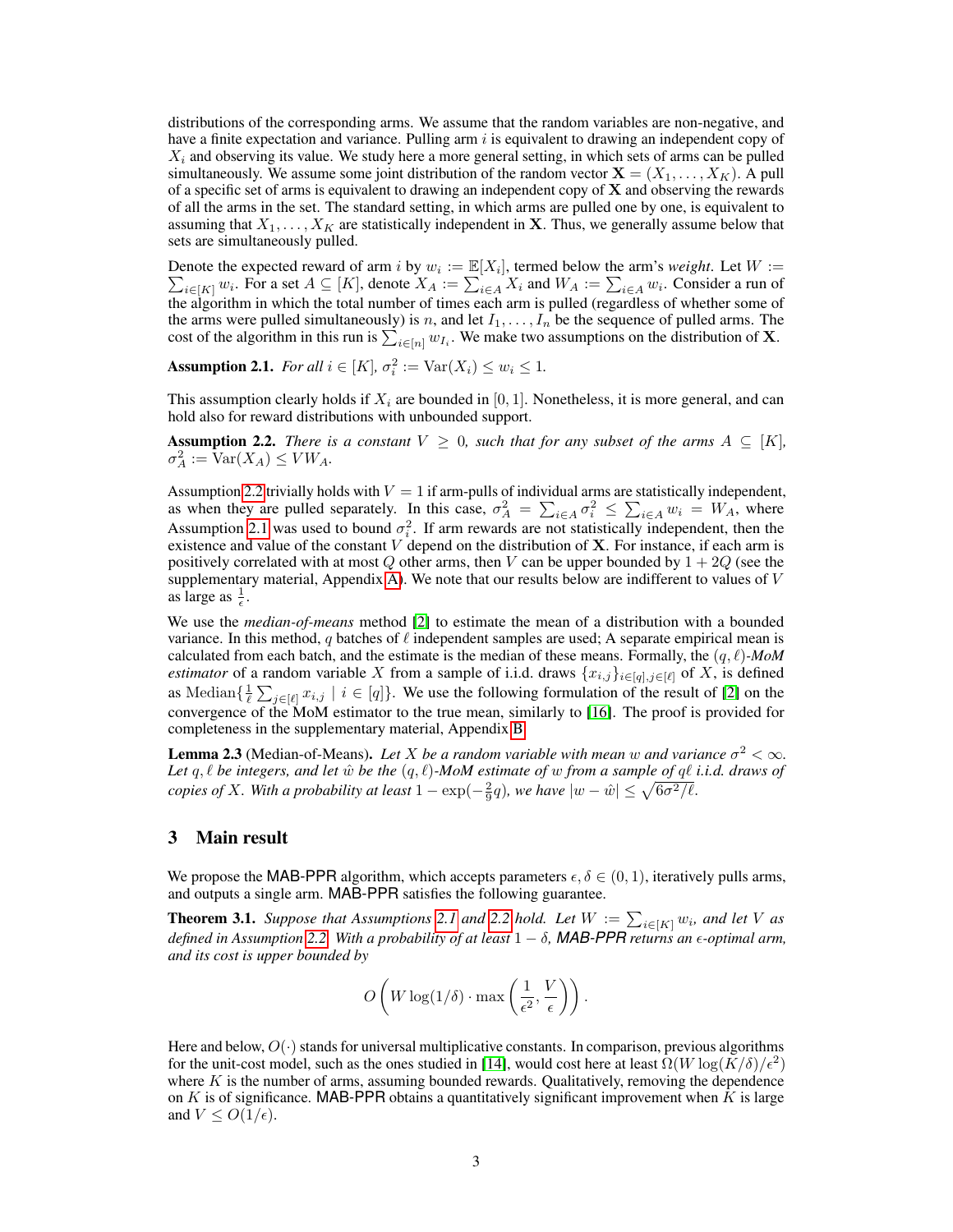#### Algorithm 1 MAB-PPR:  $\epsilon$ -Best-Arm-Identification with Pay-Per-Reward

<span id="page-3-1"></span>**Input:**  $\epsilon, \delta \in (0, 1), V \ge 1, K \in \mathbb{N}$ ; Universal constants  $C_q, C'_q, C_1, C_2, C_3, N_{\text{final}} > 0; \rho, \theta \in$  $(0, 1)$ . Output:  $r \in [K]$ 1:  $t \leftarrow 1, S_1 \leftarrow [K], \epsilon_1 \leftarrow (1 - \rho)\epsilon/2, \delta_1 \leftarrow \delta/2.$ 2: while  $|S_t| > N_{\text{final}}$  do 3:  $\triangleright$  *First batch of pulls:* 4: Set  $q_1 \leftarrow C_q \log(C'_q / \delta_t)$  and  $\ell_t \leftarrow C_1 \max(1/\epsilon_t^2, V/\epsilon_t)$ ; Pull the arms in  $S_t$  for  $q_1 \ell_t$  times. 5: For each  $i \in S_t$ , use the pulls of arm i to calculate  $\hat{w}_{i,t}$ , the  $(q_1, \ell_t)$ -MoM estimate of  $w_i$ . 6: Set  $\{j_l\}_{l \in [S_t]}$  to be an ordering of  $S_t$  such that  $\hat{w}_{j_l,t} \leq \hat{w}_{j_{l+1},t}$  for all  $l \in [S_t] - 1$ . 7:  $\Rightarrow$  *Second batch of pulls:* 8: Set  $q_2 \leftarrow \frac{9}{2} \log(12/\delta_t)$ ,  $\ell_{(2)} \leftarrow C_2 V / \epsilon$ ; Pull the arms in  $S_t$  for  $q_2 \ell_{(2)}$  times. 9: For  $i \in S_t$ , let  $\{x_i^{j,l}\}_{j \in [q_2], l \in [\ell_{(2)}]}$  be the i.i.d. copies of  $X_i$  obtained in line [8.](#page-3-1) 10: **for**  $l \in |S_t|$  **do** 11: Define  $A_l := \{j_1, \ldots, j_l\}.$ 12: Use  $\{\sum_{i\in A_l} x_i^{j,l}\}_{j\in[q_2],l\in[\ell_{(2)}]}$  to calculate  $\widetilde{W}_{A_l,t}$ , the  $(q_2,\ell_{(2)})$ -MoM estimate of  $W_{A_l}$ . 13: end for 14: B *Decide which arms to remove:* 15: If  $W_{S_t,t} \leq \epsilon/4$ , return some  $r \in S_t$  and terminate.<br>16: Find the largest integer  $N_t$  such that  $\widetilde{W}_{A_N-t}/\widetilde{W}_{S_t-t}$ 16: Find the largest integer  $N_t$  such that  $W_{A_{N_t},t}/W_{S_t,t} \leq \theta$ . 17: Set  $S_{t+1} \leftarrow S_t \setminus A_{N_t}, \epsilon_{t+1} \leftarrow \rho \epsilon_t, \delta_{t+1} \leftarrow \delta_t/2, t \leftarrow t+1.$ 18: end while 19:  $\triangleright$  *Final round* ( $|S_t| \leq N_{\text{final}}$ *)*: 20: Set  $q_3 \leftarrow \frac{9}{2} \log(N_{\text{final}}/\delta_t)$ ,  $\ell_{(3)} \leftarrow C_3/\epsilon^2$ ; Pull the arms in  $S_t$  for  $q_3 \ell_{(3)}$  times. 21: For  $i \in S_t$ , use the pulls of arm i to calculate  $\hat{w}_{i,t}$ , the  $(q_3, \ell_{(3)})$ -MoM estimate of  $w_i$ . 22: **return** some  $r \in \operatorname{argmax}_{i \in S_t} \hat{w}_{i,t}$ .

# <span id="page-3-0"></span>4 The **MAB-PPR** algorithm

The MAB-PPR algorithm is listed in Alg. [1.](#page-3-1) The main ideas in MAB-PPR are described below. We use several universal constants in Alg. [1.](#page-3-1) In the analysis below, we show that there exist values for these constants such that the guarantees of MAB-PPR hold. For readability, we do not explicitly round up non-integer sample sizes. Such rounding would not affect our final cost upper bound.

A central challenge in designing MAB-PPR is avoiding a union bound on the number of arms. In [\[14\]](#page-9-0), where arm pulls have unit cost, the median-elimination algorithm was proposed for this purpose. This algorithm removes half of the arms from the candidate set in each round. In our case, because of the different cost model, it is necessary to remove a constant fraction of the total weight, regardless of the number of arms. To achieve this, MAB-PPR uses two batches of arm pulls in each round. The universal constants  $C_q$ ,  $C'_q$ ,  $C_1$ ,  $C_2$  are used for calculating the required numbers of arm pulls in each batch so that subsequent estimates hold. The first batch of pulls (line [4\)](#page-3-1) is used to estimate the weight of each arm with the MoM estimator (line [5\)](#page-3-1). The arms are then ordered according to their estimated weight. The second batch of pulls (line [8\)](#page-3-1) is used to decide how many arms to remove from the bottom of this ordering, to make sure that the removed fraction of the total weight is within a certain range. This is done by estimating the total weight of each possible subset of arms, again using MoM (line [12\)](#page-3-1). Here, it is important to note that taking the sum of MoM estimates is not equivalent to taking the MoM estimate of the sum, thus these sums are estimated directly. The selected number of arms is then removed from the bottom of the ordering (line [16\)](#page-3-1). The threshold  $\theta$  is used to upper bound the empirical fraction of the removed arms. After each round, the values of  $\epsilon_t$  and  $\delta_t$  are updated, where the constant  $\rho$  controls the rate of decay for  $\epsilon_t$ . MAB-PPR terminates in one of two ways: if at some point, the estimated total weight of the remaining arms is small, then some remaining arm is returned (line [15\)](#page-3-1). Otherwise, when the number of remaining arms is smaller than the constant  $N_{\text{final}}$ , all their weights are directly estimated (where the constant  $C_3$  is used to set the number of pulls), and the arm with the maximal estimated weight is returned (line [22\)](#page-3-1).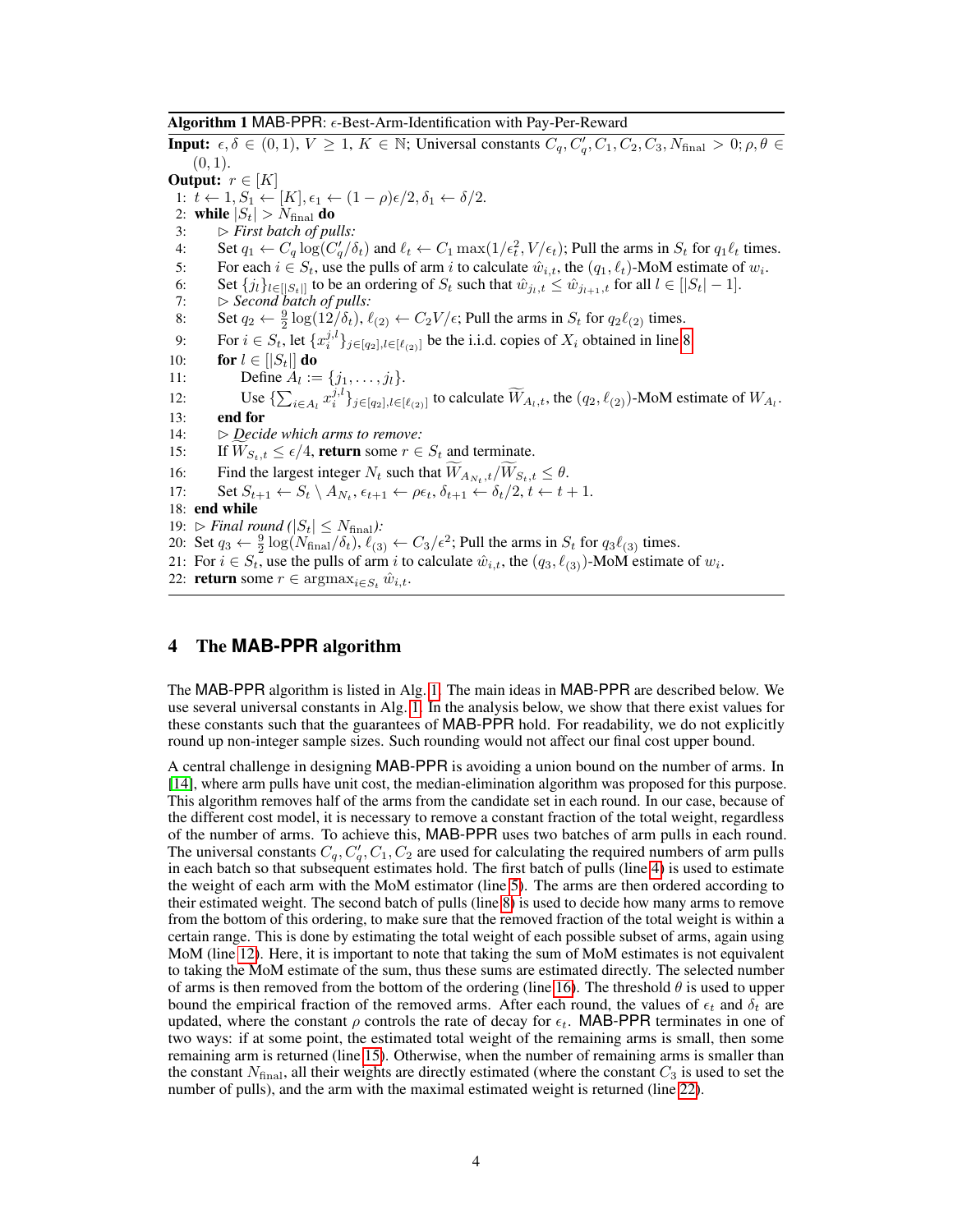Supporting an unbounded number of arms. For simplicity of presentation, the notations and Alg. [1](#page-3-1) are given for a finite and known number of arms  $K$ . Nonetheless, MAB-PPR can be used even if the number of arms is unbounded or infinite. This is possible if there is a way to pull all arms together in finite time, and get a finite result listing all the non-zero instantaneous rewards. For instance, in the search-query example, pulling all arms together can be done by placing an ad and linking it to all search queries, and then recording which search queries actually came up and resulted in an ad-click. Assuming that  $W \equiv \sum_i w_i < \infty$ , Alg. [1](#page-3-1) can then support an unbounded number of arms as follows. In line [1,](#page-3-1)  $S_1$  should be (implicitly) set to the entire set of available arms. In line [6](#page-3-1) of the first round, only arms with a non-zero reward in any of the pulls of the first batch need to be explicitly ordered. The other arms can be implicitly placed at the bottom of the ordering. After the second batch, let  $l_0$  be the smallest index such that arm  $j_{l_0}$  got a positive reward at least once. Then for all  $l < l_0$ ,  $W_{A_l,1}$  can be (implicitly) set to zero. Clearly, the value of  $N_1$ , set in line [16](#page-3-1) of the first round, satisfies  $N_1 \geq l_0$ . Thus, in the first round, any arm that got no reward in any of the pulls is removed in line [17.](#page-3-1) As a result, the set of arms  $S_2$  set for the second round is finite and known, and so from this point on, the algorithm can proceed as listed.

#### <span id="page-4-0"></span>5 Analysis

In this section we prove Theorem [3.1,](#page-2-3) restated below in more detail as Theorem [5.6.](#page-5-0) Recall that  $S_t$  is the set of candidate arms in round t. Denote by  $W_t := W_{S_t}$  the total weight of the arms in  $S_t$ . As in Alg. [1,](#page-3-1) the estimations made by MAB-PPR are denoted by  $\{\hat{w}_{i,t}\}_{i \in S_t}$  and  $\{W_{A_l,t}\}_{l \in [|S_t|]}$ . We omit the subscript t when it is clear from context. Denote  $\overline{W}_t := \overline{W}_{S_t,t}$ . We say that a round t of MAB-PPR is *standard* if  $|S_t| > N_{\text{final}}$  and  $W_t \ge \epsilon/8$ . We first show that with a high probability, the only non-standard round (if at all) is the last round. Define the following event:

$$
E_0(t) := \{ (W_t < \epsilon/8 \Rightarrow W_t \le \epsilon/4) \text{ and } (W_t \ge \epsilon/2 \Rightarrow W_t \ge \epsilon/4) \}.
$$

<span id="page-4-1"></span>**Lemma 5.1.** For a large enough constant  $C_2$ , for any round t with  $|S_t| > N_{final}$ ,  $E_0(t)$  holds with a *probability at least*  $1 - \delta_t/4$ *.* 

*Proof.* If  $|S_t| > N_{\text{final}}$  then line [8](#page-3-1) is invoked, and  $\widetilde{W}_t$  is a  $(q_2, \ell_{(2)})$ -MoM estimate of  $W_t$ . By Assumption [2.2,](#page-2-1)  $\sigma_{S_t}^2 \leq VW_t$ . Hence, by Lemma [2.3,](#page-2-4) since  $q_2 \geq \frac{9}{2} \log(4/\delta_t)$ , with a probability at least  $1 - \delta_t/4$ ,  $|W_t - W_t| \le \sqrt{6V W_t/\ell_{(2)}}$ . We have  $\ell_{(2)} = C_2 V/\epsilon$ . By setting  $C_2 \ge 48$ , we get  $|W_t - \tilde{W}_t| \le \sqrt{W_t \epsilon/8}$ . If  $W_t < \epsilon/8$ , it follows that  $\tilde{W}_t \le W_t + \epsilon/8 \le \epsilon/4$ , which shows that the first part of  $E_0(t)$  holds. If  $W_t \ge \epsilon/2$ , then  $W_t \ge W_t - \sqrt{W_t \epsilon/8} \ge W_t/2 \ge \epsilon/4$ , which shows that the second part of  $E_0(t)$  holds.

If  $E_0(t)$  holds and  $W_t < \epsilon/8$ , then in round t the condition in line [15](#page-3-1) is invoked, leading to the termination of MAB-PPR. The other option for a round t to be non-standard is if  $|S_t| \le N_{\text{final}}$ . This case also leads to the termination of the algorithm. Therefore, if  $E_0(t)$  holds for all rounds, then all rounds except for (perhaps) the last one are standard. We use this observation in the proofs below.

We prove the correctness of MAB-PPR by guaranteeing that with a high probability, an  $\epsilon$ -best arm remains in the set  $S_t$  throughout the algorithm. We upper bound the cost of MAB-PPR by showing that under the same events, the total weight of arms is reduced in every round by at least a certain fraction. This general analysis structure is also used for the median-elimination algorithm in [\[14\]](#page-9-0), where half of the arms are removed in each round. However, once weights are used instead of numbers of arms, new techniques are required, and the estimation scheme, as well as the analysis, become more involved.

First, we define several events. We later prove that they all hold together with a high probability. Let  $i_t^* \in \text{argmax}_{i \in S_t} w_i$  be an arm with the largest weight in  $S_t$ . Let  $w_t^* := w_{i_t^*}$ , and  $\hat{w}_t^* := \hat{w}_{i_t^*, t}$ . Note that  $i^* := i_1^*$  is the optimal arm and its weight is  $w^* := w_1^*$ . For any arm  $j \in S_t$ , we say that j is a t-bad arm if  $w_j < w_t^* - \epsilon_t$ , where  $\epsilon_t$  is as defined in Alg. [1.](#page-3-1) We also define the set  $M_t := \{i \in S_t \mid i \text{ is } t\text{-bad} \text{ and } \hat{w}_{i,t} \ge \hat{w}_t^*\}.$ 

We define three constants:  $\phi_L, \phi_M, \phi_U \in (0, 1)$  (standing for "Lower", "Middle" and "Upper"), such that  $\phi_L < \phi_M < 1 - \phi_U$ . These constants are used to analyze the fraction of removed arms in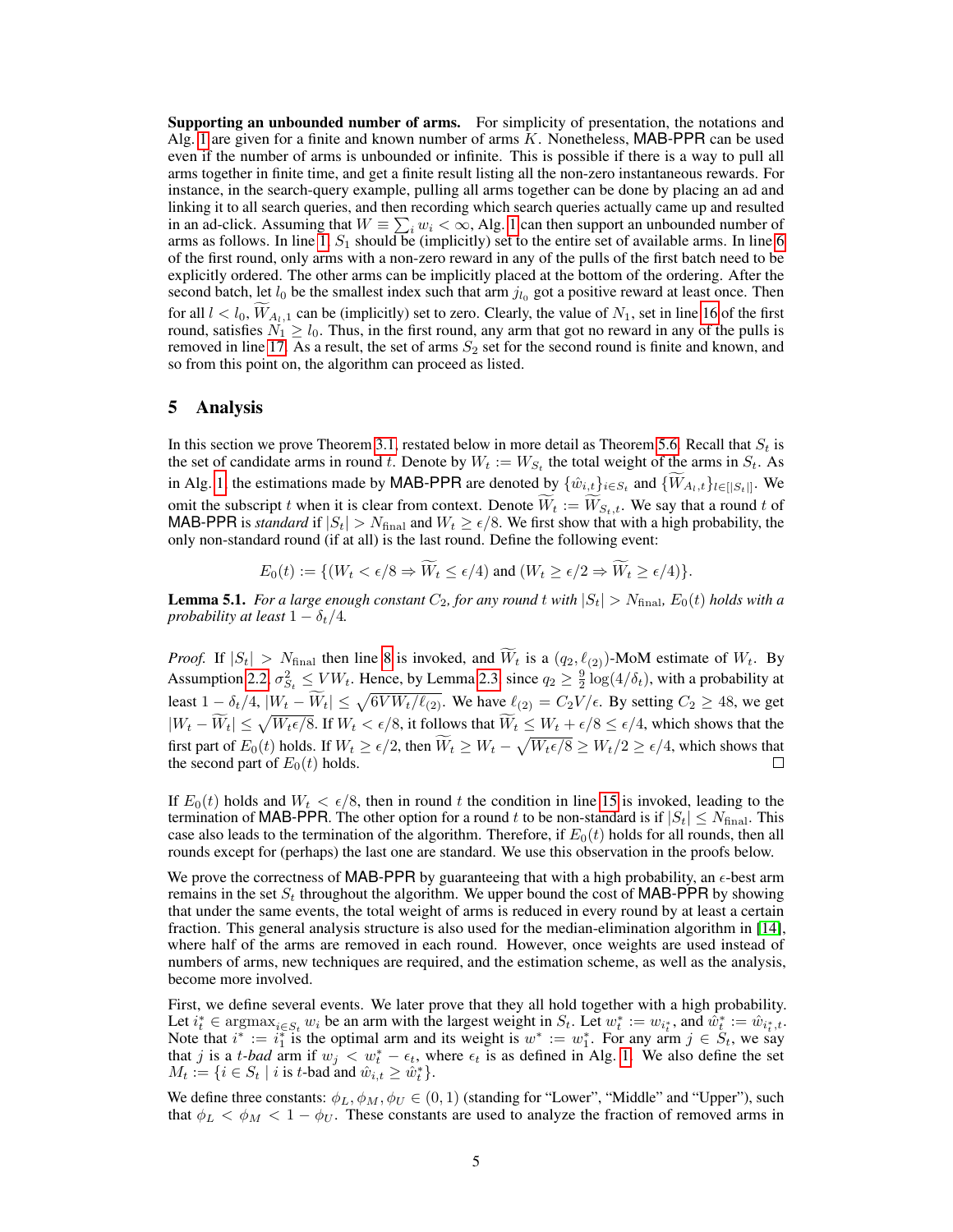each round, as follows:  $\phi_L$  is a lower-bound on the fraction of the arm weight which is guaranteed to be removed in each round.  $\phi_U$  is an upper bound on the fraction of the arm weight in bad arms.  $\phi_M$  is used to define a set of arms guaranteed to be removed in each round. Denote the set of arms that appear to be the worst in round t according to the estimates  $\{\hat{w}_{i,t}\}\$  by  $L_t = \{j_1, \ldots, j_{k_t}\}\$ , where  $\{j_l\}_{l \in [S_t]}$  is the ordering defined in line [6](#page-3-1) of round t, and  $k_t$  is the largest integer such that  $\sum_{i \in L_t} w_i \le \phi_M W_t$ . We define the following events for each round t, where  $\phi_L, \phi_U \in (0, 1)$  are constants such that :

- $E_1(t) := \{W_{M_t} < \phi_U W_t\},\,$
- $E_2(t) := \{W_{L_t} \ge \phi_L W_t \text{ or } |S_t \setminus L_t| \le N_{\text{final}}\},\$
- $E_3(t) := \{ (S_{t+1} \setminus M_t \neq \emptyset) \wedge (S_{t+1} \cap L_t = \emptyset).$

We omit the argument  $(t)$  on events when it is clear from context. The following lemmas state that in a standard round  $t$ , all of these events hold with a high probability, as long as the constants are selected appropriately. Their proofs are provided after the statement and proof of Theorem [5.6.](#page-5-0)

<span id="page-5-1"></span>**Lemma 5.2.** *For any*  $\phi_U \in (0,1)$  *and sufficiently large constants*  $C_q$ ,  $C'_q$ ,  $C_1 > 0$ *, we have that for any standard round t, with a probability at least*  $1 - \delta_t/4$ ,  $E_1(t)$  *holds.* 

<span id="page-5-2"></span>**Lemma 5.3.** *For any*  $\phi_L$ ,  $\phi_M$ ,  $\phi_U$  *such that*  $0 < \phi_L < \phi_M < 1 - \phi_U < 1$ *, there are sufficiently* large constants  $C_q, C'_q, C_1, N_{\text{final}} > 0$  such that for any standard round  $t$ , with a probability at least  $1 - \delta_t/4$ ,  $E_2(t)$  *holds.* 

<span id="page-5-3"></span>**Lemma 5.4.** *For any*  $\phi_L$ ,  $\phi_M$ ,  $\phi_U$  *such that*  $0 < \phi_L < \phi_M < 1 - \phi_U < 1$ , *there is some*  $\theta \in (0,1)$ *such that for a sufficiently large*  $C_2 > 0$ , in any standard round t, with a probability at least  $1 - \delta_t/4$ ,  $E_1(t)$  *implies*  $E_3(t)$ *.* 

The following lemma shows that these events guarantee that a good arm always remains in the candidate set, and that the reduction of the candidate set in each round is as required.

<span id="page-5-4"></span>Lemma 5.5. *For any standard round* t *in which* E1, E2, E<sup>3</sup> *all hold, we have, with a probability at*  $\textit{least } 1 - \delta_t, \textit{that } (1) \ w^*_{t+1} \geq w^*_t - \epsilon_t, \textit{and } (2) \ W_{t+1} \leq (1 - \phi_L) W_t \textit{ or } |S_{t+1}| \leq N_{\text{final}}.$ 

*Proof.* To prove the first part, observe that by  $E_3$ ,  $S_{t+1} \setminus M_t \neq \emptyset$ . Let  $j \in \text{argmax}_{j \in S_{t+1} \setminus M_t} \hat{w}_{j,t}$ . By the definition of  $S_{t+1}$  in Alg. [1,](#page-3-1) it includes the arms in  $S_t$  with the largest estimated weights. Thus, we also have  $j \in \text{argmax}_{j \in S_t \setminus M_t} \hat{w}_{j,t}$ . Therefore, since  $i_t^* \in S_t \setminus M_t$ , it follows that  $\hat{w}_{j,t} \ge \hat{w}_t^*$ . Thus, since  $j \notin M_t$ , it follows j is not t-bad, so  $w_j \ge w_t^* - \epsilon_t$ . Combined with  $w_{t+1}^* \ge w_j$ , this completes the proof of the first part. For the second part, note that  $S_{t+1} \subseteq S_t$  and  $L_t \subseteq S_t$ . By  $E_3, S_{t+1} \cap L_t = \emptyset$ . Therefore,  $W_{t+1} + W_{L_t} \leq W_t$ . If  $|S_{t+1}| > N_{\text{final}}$  then by  $E_2, W_{L_t} \geq \phi_L W_t$ . Therefore,  $W_{t+1} \leq W_t(1 - \phi_L)$ .

Combining the lemmas above, the main result is shown in the following theorem.

<span id="page-5-0"></span>**Theorem 5.6.** *For any setting of the constants except for*  $C_3$  *and*  $\rho$  *that satisfies the lemmas above, there is setting of*  $C_3 > 0$  *and*  $\rho \in (0,1)$  *such that with a probability at least*  $1 - \delta$ *, MAB-PPR terminates and returns an -best arm, and its cost is*

$$
O(W \cdot \log(1/\delta) \cdot \max(\frac{1}{\epsilon^2}, \frac{V}{\epsilon})).
$$

*Proof.* Condition below on  $E_0$  occurring in all rounds, and on  $E_1, E_2, E_3$  occurring in all standard rounds. By Lemmas [5.1,](#page-4-1) [5.2,](#page-5-1) [5.3,](#page-5-2) and [5.4,](#page-5-3) and the fact that  $\sum_{t=1}^{\infty} \delta_t \leq \delta$ , this condition holds with a probability at least  $1 - \delta$ . By Lemma [5.5,](#page-5-4) in all standard rounds  $W_t \leq (1 - \phi_L)^{t-1}W$ . From  $E_0(t)$  it follows that in a round with  $W_t \leq \epsilon/8$ , we have  $W_t \leq \epsilon/4$ , which guarantees that MAB-PPR terminates in line [15.](#page-3-1) Therefore, MAB-PPR terminates at the latest when t satisfies  $(1 - \phi_L)^{t-1}W \le \epsilon/8$ . Let T be the last round of the run. By Lemma [5.5,](#page-5-4) in standard rounds we have  $w_{t+1}^* \geq w_t^* - \epsilon_t$ . Thus,

<span id="page-5-5"></span>
$$
w_T^* \ge w^* - \sum_{t=1}^{T-1} \epsilon_t = w^* - (1 - \rho) \sum_{t=1}^{T-1} \rho^{t-1} \epsilon / 2 \ge w^* - \epsilon / 2. \tag{1}
$$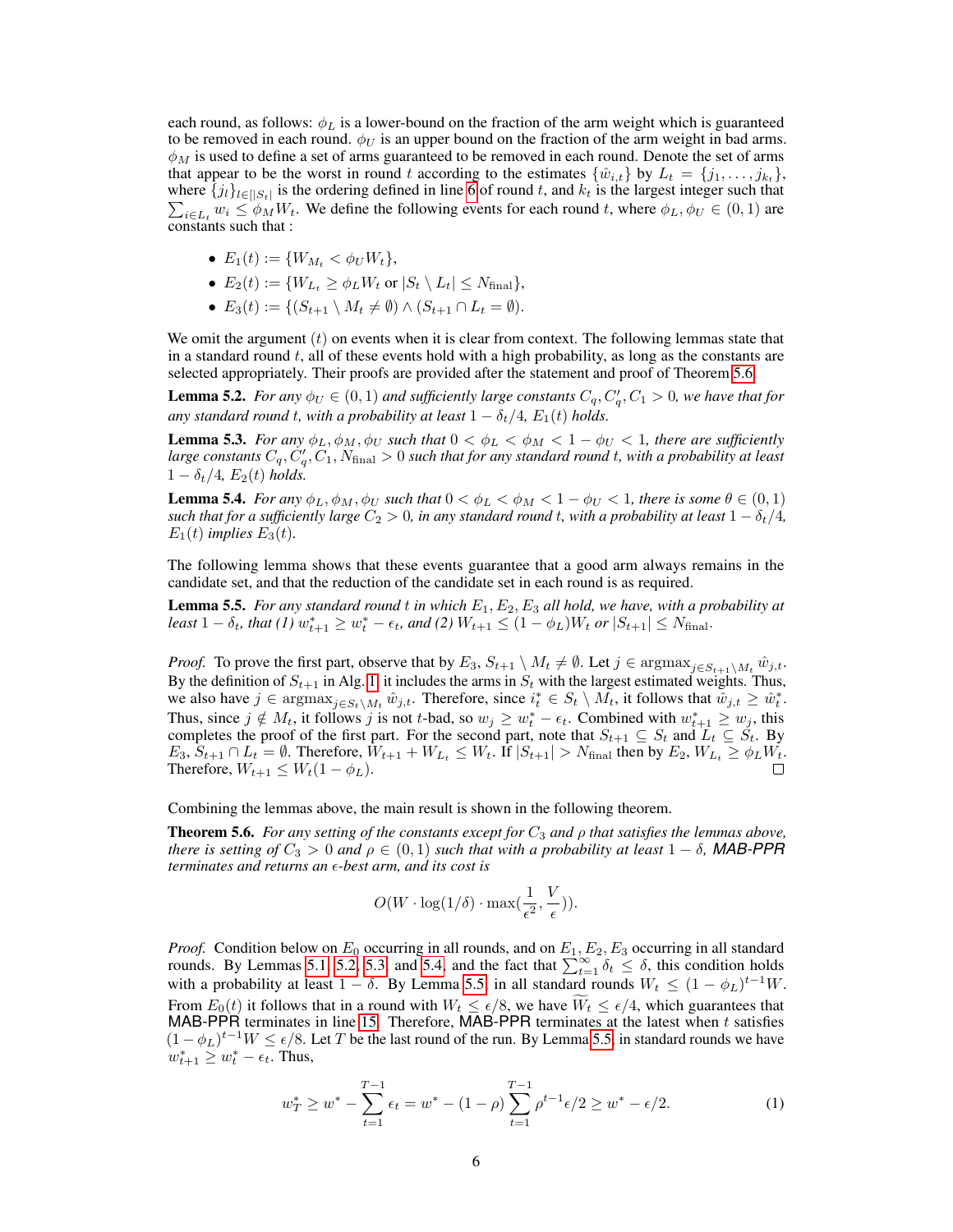Consider the two possible ways of terminating: if the algorithm terminates in line [15,](#page-3-1) then  $W_T \le \epsilon/4$ .<br>By  $E_0(t)$ , this means that  $W_T \le \epsilon/2$ , thus  $w_T \ge w_T^* - \epsilon/2$ . The other way of terminating is when  $|S_T| \le N_{\text{final}}$ . In this case, for all  $i \in S_T$ ,  $\hat{w}_{i,T}$  is a  $(q_3, \ell_{(3)})$ -MoM estimate of  $w_i$ , where  $q_3 \ge \frac{9}{2} \log(N_{\text{final}}/\delta_T)$  and  $\ell_{(3)} = C_3/\epsilon^2$ . Set  $C_3 \ge 96$ . By Lemma [2.3](#page-2-4) and a union bound on  $N_{\text{final}}$  arms, it follows that with a probability at least  $1-\delta_T$ ,  $\forall i \in S_T, |w_i - \hat{w}_{i,T}| \leq \sqrt{6\sigma_i^2/\ell_{(3)}} \leq$  $\sqrt{6/\ell_{(3)}} \le \epsilon/4$ , where the second inequality follows from Assumption [2.1.](#page-2-2) The returned arm in this case is  $r \in \text{argmax}_{i \in S_T}$   $\hat{w}_{i,T}$ , thus  $w_r \ge \hat{w}_{r,T} - \epsilon/4 \ge \hat{w}_T^* - \epsilon/4 \ge w_T^* - \epsilon/2$ . Therefore, in both cases we have  $w_r \ge w_T^* - \epsilon/2$ . Combined with Eq. [\(1\)](#page-5-5), this proves that  $w_r \ge w^* - \epsilon$ .

The cost of any round of MAB-PPR is upper-bounded by  $W_t(q_1\ell_t+q_2\ell_{(2)}+q+3\ell_{(3)})$ . Therefore, the total cost is at most  $W \sum_{t=1}^{T} (1 - \phi_L)^{t-1} (q_1 \ell_t + q_2 \ell_{(2)} + q_3 \ell_{(3)})$ . We have, for constants  $C, C' > 0$ (that depend on the constants used in Alg. [1\)](#page-3-1), that  $q_1\ell_t + q_2\ell_{(2)} + q_3\ell_{(3)} \leq C \log(\frac{C'}{\delta_t})$  $\frac{C'}{\delta_t}$ ) · max $\left(\frac{1}{\epsilon_t^2}, \frac{V}{\epsilon_t}\right)$ , where  $\delta_t = \delta/2^t$  and  $\epsilon_t = \frac{1}{2}(1-\rho)\rho^{t-1}\epsilon$ . Therefore, the total cost is upper bounded by

$$
W\sum_{t=1}^T (1-\phi_L)^{t-1} \cdot C \log(\frac{C'}{\delta_t}) \max(\frac{1}{\epsilon_t^2},\frac{V}{\epsilon_t}) \le C'' \cdot W \log(C'''\delta) \max(\frac{1}{\epsilon^2},\frac{V}{\epsilon}) \sum_{t=1}^{T-1} \frac{t(1-\phi_L)^{t-1}}{(\rho^2)^{t-1}},
$$

For constants  $C''$ ,  $C''' > 0$ . Setting  $\rho \in (\sqrt{1 - \phi_L}, 1)$ , the sum on t is upper-bounded by a constant, giving the required upper bound on the cost.

We now prove lemmas that the events  $E_1, E_2, E_3$  hold with a high probability. We start with Lemma [5.2,](#page-5-1) which shows this for  $E_1(t)$ , which states that  $W_{M_t} < \phi_U W_t$ .

*Proof of Lemma* [5.2.](#page-5-1) Fix a round t. Define the event  $E_4 := \{ \hat{w}_t^* \ge w_t^* - \epsilon_t/2 \}$ . Setting  $C_q \ge \frac{9}{2}$ ,  $C'_q \ge 8$  and  $C_1 \ge 24$ , we have  $q_1 \ge \frac{9}{2} \log(8/\delta_t)$  and  $\ell_t \ge 24/\epsilon_t^2$ . By Assumption [2.1,](#page-2-2)  $\sigma_{i_t}^2 \le 1$ . Hence, by Lemma [2.3,](#page-2-4) with a probability  $1 - \delta_t/8$ ,  $|w_t - \hat{w}_t^*| \le \sqrt{6/\ell_t} \le \epsilon_t/2$ , hence  $E_4$  holds.

Let  $i \in S_t$  be a t-bad arm. Let  $\hat{w}_i^j$  for  $j \in [q_1]$  be the j'th mean estimate of  $w_i$  used to get the estimate  $\hat{w}_{i,t}$  in line [5.](#page-3-1) Let  $\alpha_1 \in (1 - \frac{\phi_U}{2}, 1)$ . Set  $\alpha_2 = 1 - \frac{1 - \phi_U/2}{\alpha_1}$  $\frac{\varphi_{U}/2}{\alpha_1}$ , and set  $\alpha_3 \in (0, \alpha_2(1-\alpha_1))$ . If  $E_4$ hold, then since i is t-bad,  $\hat{w}_i^j \ge \hat{w}_t^*$  implies  $\hat{w}_i^j \ge \hat{w}_t^* \ge w_i + \epsilon_t/2$ . Denote  $\mathbb{P}_t[\cdot] := \mathbb{P}[\cdot \mid S_t]$ . Then,

$$
\mathbb{P}_t[\hat{w}_i^j \ge \hat{w}_t^* \mid E_4] \le \mathbb{P}_t[\hat{w}_i^j \ge w_i + \epsilon_t/2] / \mathbb{P}_t[E_4] \le 2\mathbb{P}_t[\hat{w}_i^j \ge w_i + \epsilon_t/2] \le \frac{2}{\ell_t(\epsilon_t/2)^2}.
$$

The last inequality follows from Chebychev's inequality, since  $\sigma_i^2 \leq 1$ . Setting  $C_1 \geq \frac{8}{\alpha_3}$ , we have  $\ell_t \ge \frac{8}{\alpha_3 \epsilon_t^2}$ , hence  $\mathbb{P}_t[\hat{w}_i^j \ge \hat{w}_t^* \mid E_4] \le \alpha_3$ . Denote  $M_t^j := \{i \mid i \text{ is } t\text{-bad and } \hat{w}_i^j \ge \hat{w}_t^*\}$ . We conclude that

$$
\mathbb{E}_{t}[W_{M_{t}^{j}} \mid E_{4}] = \sum_{i \in S_{t}} w_{i} \cdot \mathbb{P}_{t}[i \in M_{t}^{j} \mid E_{4}] \leq \sum_{i \in S_{t}} w_{i} \cdot \mathbb{P}_{t}[\hat{w}_{i}^{j} \geq \hat{w}_{t}^{*} \mid E_{4}] \leq \alpha_{3}W_{t}.
$$

By Markov's inequality, it follows that  $\mathbb{P}_t[W_{M_t^j} \ge \alpha_2 W_t | E_4] \le \frac{\alpha_3 W_t}{\alpha_2 W_t} < 1 - \alpha_1$ . Define the event  $E_5 := \{\frac{1}{q_1} \sum_j \mathbb{I}[W_{M_t^j} \ge \alpha_2 W_t] < 1 - \alpha_1\}$ . We have  $q_1 \ge C_q \log(C'_q / \delta_t)$ . Setting  $C_q \ge 1/(2(1-\alpha_1-\alpha_3/\alpha_2)^2)$  and  $C_q' \ge 8$ , we have by Hoeffding's inequality and the independence of  $\{M_i^j\}$  for  $j \in [q_1]$  that  $\mathbb{P}_t[E_5 | E_4] \geq 1 - \delta_t/8$ . Therefore, combined with  $\mathbb{P}_t[E_4] \geq 1 - \delta_t/8$ , we get that for any  $S_t$ ,  $\mathbb{P}_t[E_5] \geq 1 - \delta/4$ . Under  $E_5$ , we have

<span id="page-6-0"></span>
$$
\frac{1}{q_1} \sum_j W_{M_t^j} < \alpha_2 \alpha_1 W_t + (1 - \alpha_1) W_t = (\alpha_2 \alpha_1 + 1 - \alpha_1) W_t = \phi_U W_t / 2. \tag{2}
$$

Where the last equality follows from the definition of  $\alpha_2$ . On the other hand, since  $\hat{w}_{i,t}$  is the median of  $\{\hat{w}_i^j\}_{j \in [q_1]}$ , and  $i \in M_t$  implies  $\hat{w}_{i,t} \ge \hat{w}_t^*$ , we have

$$
W_{M_t} = \sum_{i \in S_t} w_i \cdot \mathbb{I}[i \in M_t] \le \sum_{i \in S_t} w_i \cdot \mathbb{I}[|\{j \mid i \in M_t^j\}] \ge q_1/2]
$$
  

$$
\le \frac{2}{q_1} \sum_{i \in S_t} w_i \sum_{j \in [q_1]} \mathbb{I}[i \in M_t^j] = \frac{2}{q_1} \sum_{j \in [q_1]} \sum_{i \in S_t} w_i \cdot \mathbb{I}[i \in M_t^j] = \frac{2}{q_1} \sum_{j \in [q_1]} W_{M_t^j}.
$$

Combined with Eq. [\(2\)](#page-6-0), we get that with a probability of  $1 - \delta_t/4$ ,  $W_{M_t} < \phi_U W_t$ .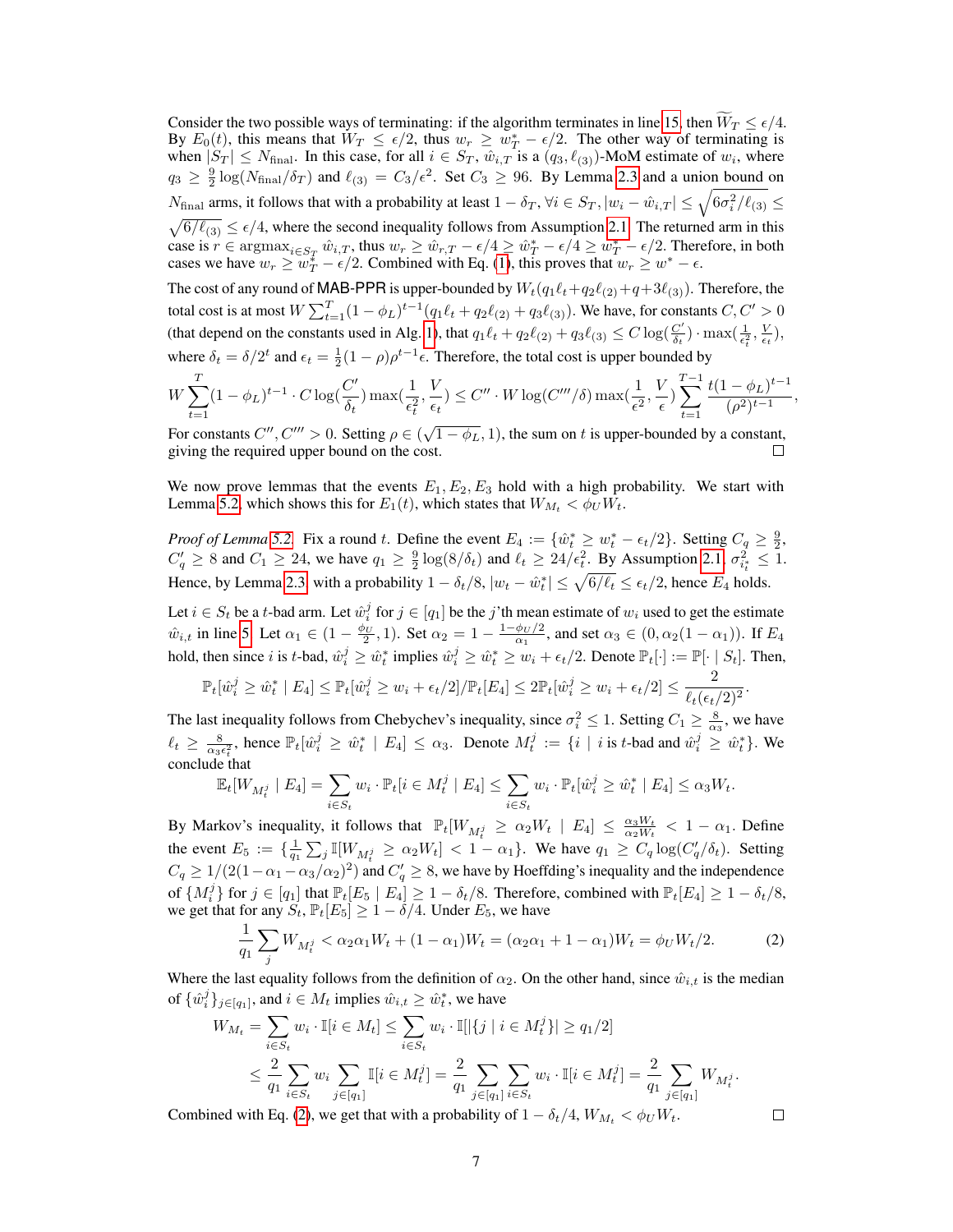We now prove Lemma [5.3,](#page-5-2) which states that with a probability at least  $1 - \delta_t/4$ ,  $E_2(t)$  holds in a standard round, i.e.,  $W_{L_t} \ge \phi_L W_t$  or  $|S_t \setminus L_t| \le N_{\text{final}}$ . In this proof we use the following lemma, proved in the supplementary material (Appendix [C\)](#page--1-2).

<span id="page-7-0"></span>**Lemma 5.7.** Let  $Y_1, \ldots, Y_z$  be random variables with means  $\mu_1, \ldots, \mu_z$ . Let  $\overline{Y} := \sum_{i \in [z]} Y_i$ ,  $\mu := \sum_{i \in [z]} \mu_i = \mathbb{E}[\bar{Y}]$ *. Let*  $\sigma^2 := \text{Var}(\bar{Y}) < \infty$ *. For*  $i \in [z]$ *, let*  $\hat{\mu}_i$  *be the*  $(q, \ell)$ *-MoM estimate of*  $\mu_i$  *based on ql i.i.d. draws of copies of*  $Y_i$ *. Then for any*  $\gamma > 0$ *, with a probability at least* 1 – exp(-q/18),  $|\{i \in [z] | \hat{\mu}_i \ge \gamma \mu\}| \le \frac{4}{\gamma} (1 + \sqrt{\frac{6\sigma^2}{\mu^2 \ell}})$ .

*Proof of Lemma* [5.3.](#page-5-2) We will assume that  $W_{L_t} < \phi_L W_t$  and conclude the required upper bound on  $|S_t \setminus L_t|$  with a high probability. Let  $\beta := \phi_M - \phi_L$ . Let  $\nu \in (0, \beta)$ , and set  $\alpha := \frac{1}{2}(\beta - \nu)/\sqrt{\beta}$ . Let  $j := j_{k_t+1}$ , where  $k_t$  is given in the definition of  $L_t$  and  $\{j_l\}$  is the ordering set in line [6](#page-3-1) in round t. By the definition of  $L_t$ ,  $W_{L_t} + w_j > \phi_M W_t$ . By our assumption,  $W_{L_t} < \phi_L W_t$ . Therefore,  $w_j > (\phi_M - \phi_L)W_t = \beta W_t$ . Define  $J = \{i \in S_t \mid w_i \ge \beta W_t\}$ . We have  $|J| \le 1/\beta$ .

Set  $C_q \ge \frac{9}{2}$  and  $C'_q \ge 8/\beta$ , so that  $q_1 \ge \frac{9}{2} \log((8/\beta)/\delta_t)$ . Recall that  $\sigma_i^2 \le w_i$  by Assumption [2.1.](#page-2-2) Therefore, by Lemma [2.3](#page-2-4) and a union bound, with a probability at least  $1-\delta_t/8$ ,  $\forall i \in J, |w_i - \hat{w}_i| \leq$  $\sqrt{6w_i/\ell_t}$ . Setting  $C_1 \ge 6/\alpha^2$ , it follows that  $\ell_t \ge 6/(\alpha^2 \epsilon_t)$ . We have  $\epsilon_t \le \epsilon/2$  for all t. In addition, since t is a standard round,  $\epsilon/8 \leq W_t$ . Therefore, for  $i \in J$ ,  $\epsilon_t \leq 4W_t \leq 4w_i/\beta$ . It follows that since t is a standard round,  $\epsilon/8 \leq W_t$ . Therefore, for  $i \in J$ ,  $\epsilon_t \leq 4W_t \leq 4W_i/\beta$ . It follows that with a probability at least  $1 - \delta_t/8$ ,  $\forall i \in J$ ,  $|w_i - \hat{w}_i| \leq (2\alpha/\sqrt{\beta})w_i = (1 - \nu/\beta)w_i$ , where the equality follows from the definition of  $\alpha$ . Hence  $\hat{w}_i \ge (\nu/\beta) \cdot w_i \ge \nu W_t$ . In particular, this holds for  $j = j_{k+1}$  as set above. Condition below on this event.

By the definition of  $L_t$  and j, for all  $i \in S_t \setminus L_t$ ,  $\hat{w}_i \ge \hat{w}_j$ . Therefore, by the event above, for all  $i \in S_t \setminus L_t$ ,  $\hat{w}_i \ge \nu W_t$ . Hence,  $|S_t \setminus L_t| \le |\{i \in S_t \mid \hat{w}_i \ge \nu W_t\}|$ . To bound the RHS, recall that  $\sigma_{S_t}^2 \leq VW_t$  by Assumption [2.2.](#page-2-1) Thus, applying Lemma [5.7,](#page-7-0) we have that by setting  $C_q \geq 18$ , w.p.  $1 - \delta_t/8$ ,  $|\{i \in S_t | \hat{w}_i \ge \nu W_t\}| \le \frac{4}{\nu} (1 + \sqrt{\frac{6V}{W_t \ell_t}})$ . We have  $\ell_t \ge C_1 V/\epsilon_t \ge C_1 V/(4W_t)$ . Therefore,

<span id="page-7-1"></span>
$$
|\{i \in S_t \mid \hat{w}_i \ge \nu W_t\}| \le \frac{4}{\nu} (1 + \sqrt{24/C_1}) =: N_{\text{final}}.
$$
 (3)

By a union bound, with a probability  $1 - \delta_t/4$ , the event above and Eq. [\(3\)](#page-7-1) hold simultaneously, in which case  $W_{L_t} < \phi_L W_t$  implies  $|S_t \setminus L_t| \leq N_{\text{final}}$ . П

Lastly, we prove Lemma [5.4,](#page-5-3) which states that in a standard round  $t$ , with a probability at least  $1 - \delta_t/4$ ,  $E_1(t)$  implies  $E_3(t)$ , i.e.,  $S_{t+1} \setminus M_t \neq \emptyset$  and  $S_{t+1} \cap L_t = \emptyset$ .

*Proof of Lemma* [5.4.](#page-5-3) Fix a round t. Let  $A_l := \{j_1, \ldots, j_l\}$ , where  $\{j_l\}$  is the ordering set in line [6,](#page-3-1) and let  $W_{A_l} := W_{A_l,t}$  be the estimate of  $W_{A_l}$  calculated in line [8](#page-3-1) of round t. By the assumption of the lemma,  $\phi_M < 1 - \phi_U$ . Let  $R \in (0, 1 - \phi_U)$  be the solution to  $\frac{\phi_M + R\sqrt{\phi_M}}{1 - R} - \frac{1 - \phi_U - R}{1 + R} = 0$ . The solution is in this range, since since for  $R = 0$ , the LHS is equal to  $\phi_M - (1 - \phi_U) < 0$ , and for  $R = 1 - \phi_U$ , the LHS is positive. Set  $\theta := \frac{1 - \phi_U - R}{1 + R}$ .

Recall that  $q_2 = \frac{9}{2} \log(12/\delta_t)$ . By setting  $C_2 \ge 48/R^2$ , we get  $\ell_{(2)} \ge 48V/(R^2\epsilon)$ . Therefore, by Lemma [2.3](#page-2-4) and Assumption [2.2,](#page-2-1) for any fixed l the following holds with a probability  $1 - \delta_t/12$ :

$$
|\widetilde{W}_{A_l} - W_{A_l}| \le \sqrt{6V W_{A_l}/\ell_{(2)}} \le \sqrt{R^2 W_{A_l} \epsilon/8} \le R\sqrt{W_{A_l} W_t}.
$$
\n(4)

The last inequality follows since t is a standard round, hence  $W_t \ge \epsilon/8$ . Let  $n_t$  be the smallest integer such that  $W_{A_{n_t}} \ge W_t - W_{M_t}$ . With a probability  $1 - \delta_t/4$ , Eq. [\(4\)](#page-7-2) holds simultaneously for  $l = n_t$ ,  $l = k_t$  (so  $A_l \equiv L_t$ ) and  $l = |S_t|$  (so  $A_l \equiv S_t$ ). Condition below on this combined event. It follows from the definition of  $L_t$  that

<span id="page-7-2"></span>
$$
\widetilde{W}_{L_t} \leq W_{L_t} + R\sqrt{W_{L_t}W_t} \leq (\phi_M + R\sqrt{\phi_M})W_t.
$$

Suppose that  $E_1(t)$  holds, so  $W_{M_t} < \phi_U W_t$ . By definition of  $n_t$ ,  $W_{A_{n_t}} > (1 - \phi_U)W_t$ . Therefore,

$$
\widetilde{W}_{A_{n_t}} \ge W_{A_{n_t}} - R \sqrt{W_{A_{n_t}} W_t} > (1 - \phi_U) W_t - R W_t = (1 - \phi_U - R) W_t.
$$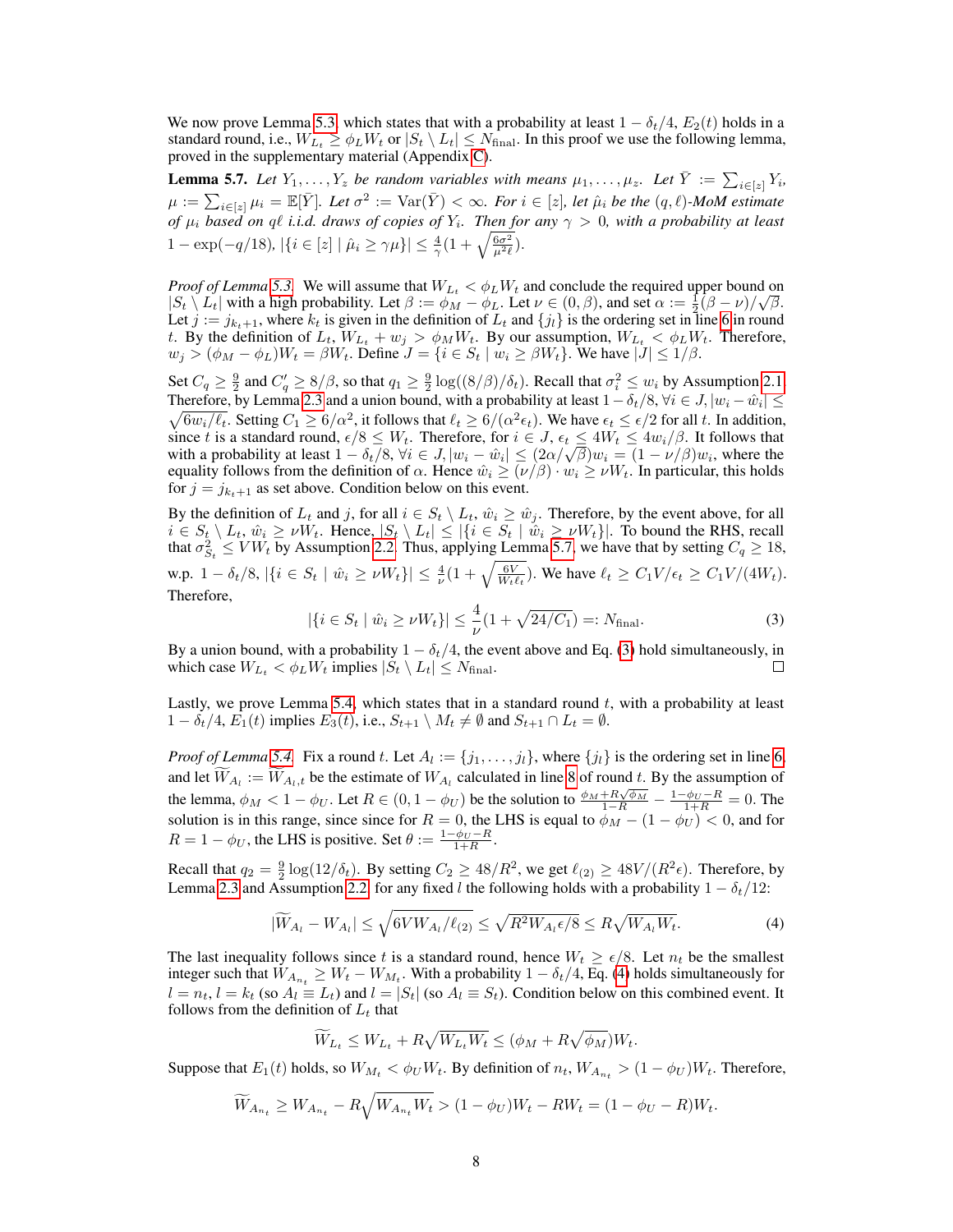Lastly, from Eq. [\(4\)](#page-7-2) for  $l = |S_t|$ , we get  $W_t(1 - R) \le \widetilde{W}_t \le W_t(1 + R)$ . Now, MAB-PPR sets  $S_{t+1} = S_t \setminus A_{N_t}$ , where  $N_t$  is the largest number that satisfies  $W_{A_{N_t}}/W_t \leq \theta$ . From the inequalities above, we have  $\frac{\widetilde{W}_{A_{n_t}}}{\widetilde{W}_t} > \frac{1-\phi_U - R}{1+R} = \theta$  and  $\frac{\widetilde{W}_{L_t}}{\widetilde{W}_t} \le \frac{\phi_M + R\sqrt{\phi_M}}{1-R} = \theta$ . Hence,  $k_t \le N_t < n_t$ . From  $k_t \le N_t$ , we have  $S_{t+1} \cap L_t = \emptyset$ . From  $N_t < n_t$ , we have  $S_{t+1} \equiv S_t \setminus A_{N_t} \supseteq S_t \setminus A_{n_t-1}$ . Therefore  $W_{t+1} \geq W_t - W_{A_{n_t-1}}$ . By the definition of  $n_t$ , we have  $W_{A_{n_t-1}} < W_t - W_{M_t}$ . Therefore,  $W_{t+1} \ge W_{M_t}$ . It follows that  $S_{t+1} \setminus M_t \ne \emptyset$ . Thus,  $E_1(t)$  implies  $E_3(t)$ .

Having proved Lemma [5.2,](#page-5-1)Lemma [5.3,](#page-5-2) and Lemma [5.4,](#page-5-3) this finalizes the proof of Theorem [5.6.](#page-5-0)

# <span id="page-8-3"></span>6 Conclusion

In this work we showed that it is possible to identify an  $\epsilon$ -best arm in a pay-per-reward multi-armedbandit setting at a cost that does not depend on the number of arms, and depends only linearly on the total expected reward. In future work, we plan to study instance-specific bounds for this setting.

#### Acknowledgements

Sivan Sabato was supported in part by the Israel Science Foundation (grant No. 555/15).

## References

- <span id="page-8-2"></span>[1] D. Agarwal, B.-C. Chen, and P. Elango. Explore/exploit schemes for web content optimization. In *2009 Ninth IEEE International Conference on Data Mining*, pages 1–10. IEEE, 2009.
- <span id="page-8-10"></span>[2] N. Alon, Y. Matias, and M. Szegedy. The space complexity of approximating the frequency moments. *Journal of Computer and system sciences*, 58(1):137–147, 1999.
- <span id="page-8-1"></span>[3] J.-Y. Audibert and S. Bubeck. Best arm identification in multi-armed bandits. In *COLT-23th Conference on learning theory-2010*, pages 13–p, 2010.
- <span id="page-8-9"></span>[4] M. Aziz, J. Anderton, E. Kaufmann, and J. Aslam. Pure exploration in infinitely-armed bandit models with fixed-confidence. *arXiv preprint arXiv:1803.04665*, 2018.
- <span id="page-8-6"></span>[5] J. S. Banks and R. K. Sundaram. Denumerable-armed bandits. *Econometrica: Journal of the Econometric Society*, pages 1071–1096, 1992.
- <span id="page-8-7"></span>[6] D. A. Berry, R. W. Chen, A. Zame, D. C. Heath, and L. A. Shepp. Bandit problems with infinitely many arms. *The Annals of Statistics*, 25(5):2103–2116, 1997.
- <span id="page-8-11"></span>[7] C. Brownlees, E. Joly, and G. Lugosi. Empirical risk minimization for heavy-tailed losses. *The Annals of Statistics*, 43(6):2507–2536, 2015.
- <span id="page-8-0"></span>[8] S. Bubeck, R. Munos, and G. Stoltz. Pure exploration in multi-armed bandits problems. In *International conference on Algorithmic learning theory*, pages 23–37. Springer, 2009.
- <span id="page-8-12"></span>[9] S. Bubeck, N. Cesa-Bianchi, and G. Lugosi. Bandits with heavy tail. *IEEE Transactions on Information Theory*, 59(11):7711–7717, Nov 2013. ISSN 0018-9448. doi: 10.1109/TIT.2013. 2277869.
- <span id="page-8-5"></span>[10] A. Carpentier and A. Locatelli. Tight (lower) bounds for the fixed budget best arm identification bandit problem. In *Conference on Learning Theory*, pages 590–604, 2016.
- <span id="page-8-8"></span>[11] A. Carpentier and M. Valko. Simple regret for infinitely many armed bandits. In *International Conference on Machine Learning*, pages 1133–1141, 2015.
- <span id="page-8-4"></span>[12] L. Chen, J. Li, and M. Qiao. Towards instance optimal bounds for best arm identification. In S. Kale and O. Shamir, editors, *Proceedings of the 2017 Conference on Learning Theory*, volume 65 of *Proceedings of Machine Learning Research*, pages 535–592, Amsterdam, Netherlands, 07–10 Jul 2017. PMLR.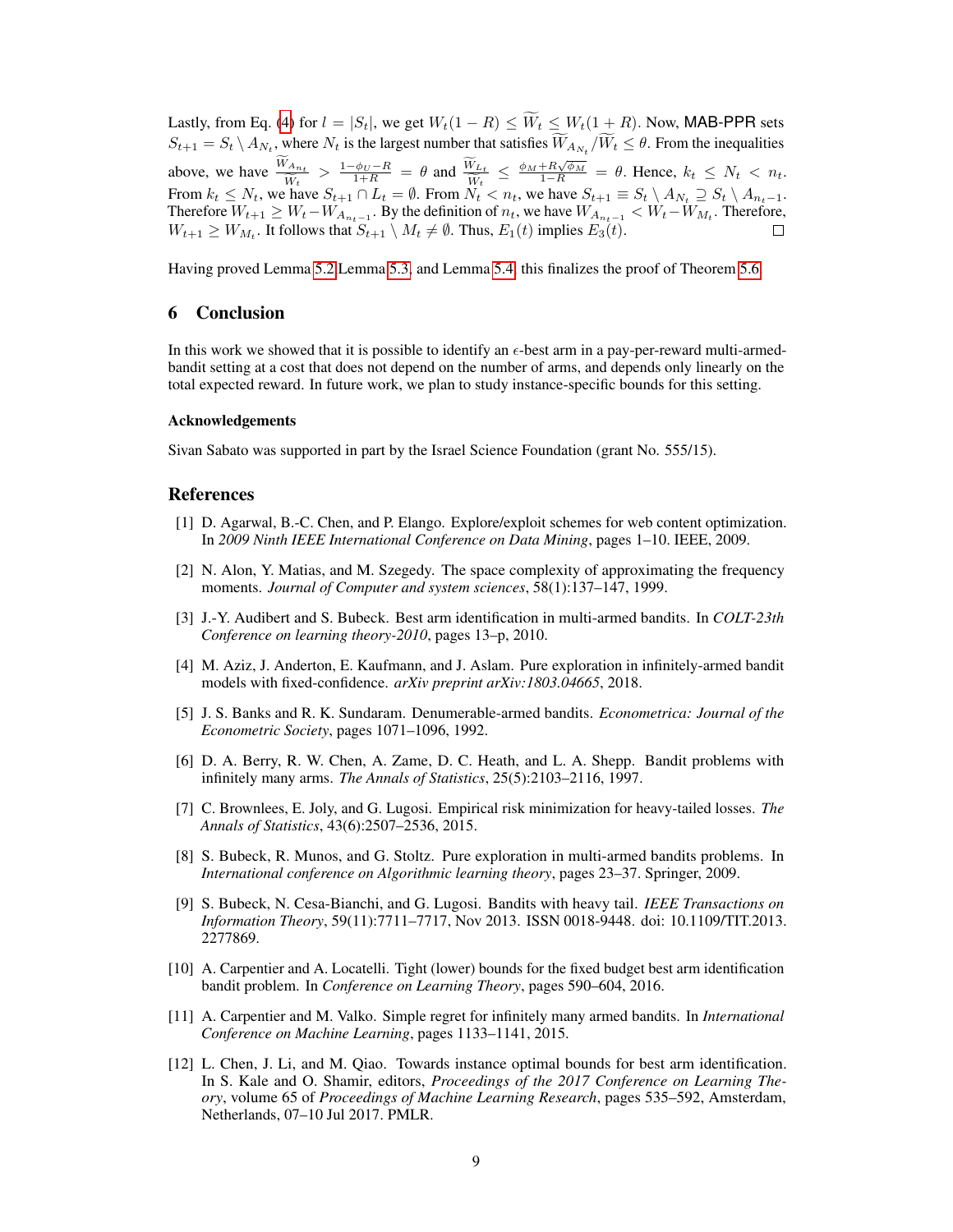- <span id="page-9-8"></span>[13] W. Ding, T. Qin, X.-D. Zhang, and T.-Y. Liu. Multi-armed bandit with budget constraint and variable costs. In *Twenty-Seventh AAAI Conference on Artificial Intelligence*, 2013.
- <span id="page-9-0"></span>[14] E. Even-Dar, S. Mannor, and Y. Mansour. Pac bounds for multi-armed bandit and markov decision processes. In *International Conference on Computational Learning Theory*, pages 255–270. Springer, 2002.
- <span id="page-9-1"></span>[15] E. Even-Dar, S. Mannor, and Y. Mansour. Action elimination and stopping conditions for the multi-armed bandit and reinforcement learning problems. *Journal of machine learning research*, 7(Jun):1079–1105, 2006.
- <span id="page-9-15"></span>[16] D. Hsu and S. Sabato. Loss minimization and parameter estimation with heavy tails. *Journal of Machine Learning Research*, 17(18):1–40, 2016.
- <span id="page-9-5"></span>[17] K. G. Jamieson and R. D. Nowak. Best-arm identification algorithms for multi-armed bandits in the fixed confidence setting. *2014 48th Annual Conference on Information Sciences and Systems (CISS)*, pages 1–6, 2014.
- <span id="page-9-17"></span>[18] E. Joly, G. Lugosi, and R. I. Oliveira. On the estimation of the mean of a random vector. *Electronic Journal of Statistics*, 11(1):440–451, 2017.
- <span id="page-9-4"></span>[19] Z. Karnin, T. Koren, and O. Somekh. Almost optimal exploration in multi-armed bandits. In *International Conference on Machine Learning*, pages 1238–1246, 2013.
- <span id="page-9-11"></span>[20] H. Li and Y. Xia. Infinitely many-armed bandits with budget constraints. In *Thirty-First AAAI Conference on Artificial Intelligence*, 2017.
- <span id="page-9-16"></span>[21] G. Lugosi and S. Mendelson. Risk minimization by median-of-means tournaments. *arXiv preprint arXiv:1608.00757*, 2016.
- <span id="page-9-3"></span>[22] S. Mannor and J. N. Tsitsiklis. The sample complexity of exploration in the multi-armed bandit problem. *Journal of Machine Learning Research*, 5(Jun):623–648, 2004.
- <span id="page-9-14"></span>[23] S. Minsker. Geometric median and robust estimation in banach spaces. *Bernoulli*, 21(4):2308– 2335, 11 2015. doi: 10.3150/14-BEJ645. URL <https://doi.org/10.3150/14-BEJ645>.
- <span id="page-9-2"></span>[24] S. Pandey, D. Agarwal, D. Chakrabarti, and V. Josifovski. Bandits for taxonomies: A modelbased approach. In *Proceedings of the 2007 SIAM International Conference on Data Mining*, pages 216–227. SIAM, 2007.
- <span id="page-9-6"></span>[25] L. Tran-Thanh, A. Chapman, E. M. de Cote, A. Rogers, and N. R. Jennings. Epsilon–first policies for budget–limited multi-armed bandits. In *Twenty-Fourth AAAI Conference on Artificial Intelligence*, 2010.
- <span id="page-9-7"></span>[26] L. Tran-Thanh, A. Chapman, A. Rogers, and N. R. Jennings. Knapsack based optimal policies for budget–limited multi–armed bandits. In *Twenty-Sixth AAAI Conference on Artificial Intelligence*, 2012.
- <span id="page-9-9"></span>[27] H. P. Vanchinathan, A. Marfurt, C.-A. Robelin, D. Kossmann, and A. Krause. Discovering valuable items from massive data. In *Proceedings of the 21th ACM SIGKDD International Conference on Knowledge Discovery and Data Mining*, pages 1195–1204. ACM, 2015.
- <span id="page-9-13"></span>[28] Y. Wang, J.-Y. Audibert, and R. Munos. Algorithms for infinitely many-armed bandits. In *Advances in Neural Information Processing Systems*, pages 1729–1736, 2009.
- <span id="page-9-10"></span>[29] Y. Xia, T. Qin, W. Ma, N. Yu, and T.-Y. Liu. Budgeted multi-armed bandits with multiple plays. In *IJCAI*, pages 2210–2216, 2016.
- <span id="page-9-12"></span>[30] Y. Xia, T. Qin, N. Yu, and T.-Y. Liu. Best action selection in a stochastic environment. In *Proceedings of the 2016 International Conference on Autonomous Agents & Multiagent Systems*, pages 758–766. International Foundation for Autonomous Agents and Multiagent Systems, 2016.